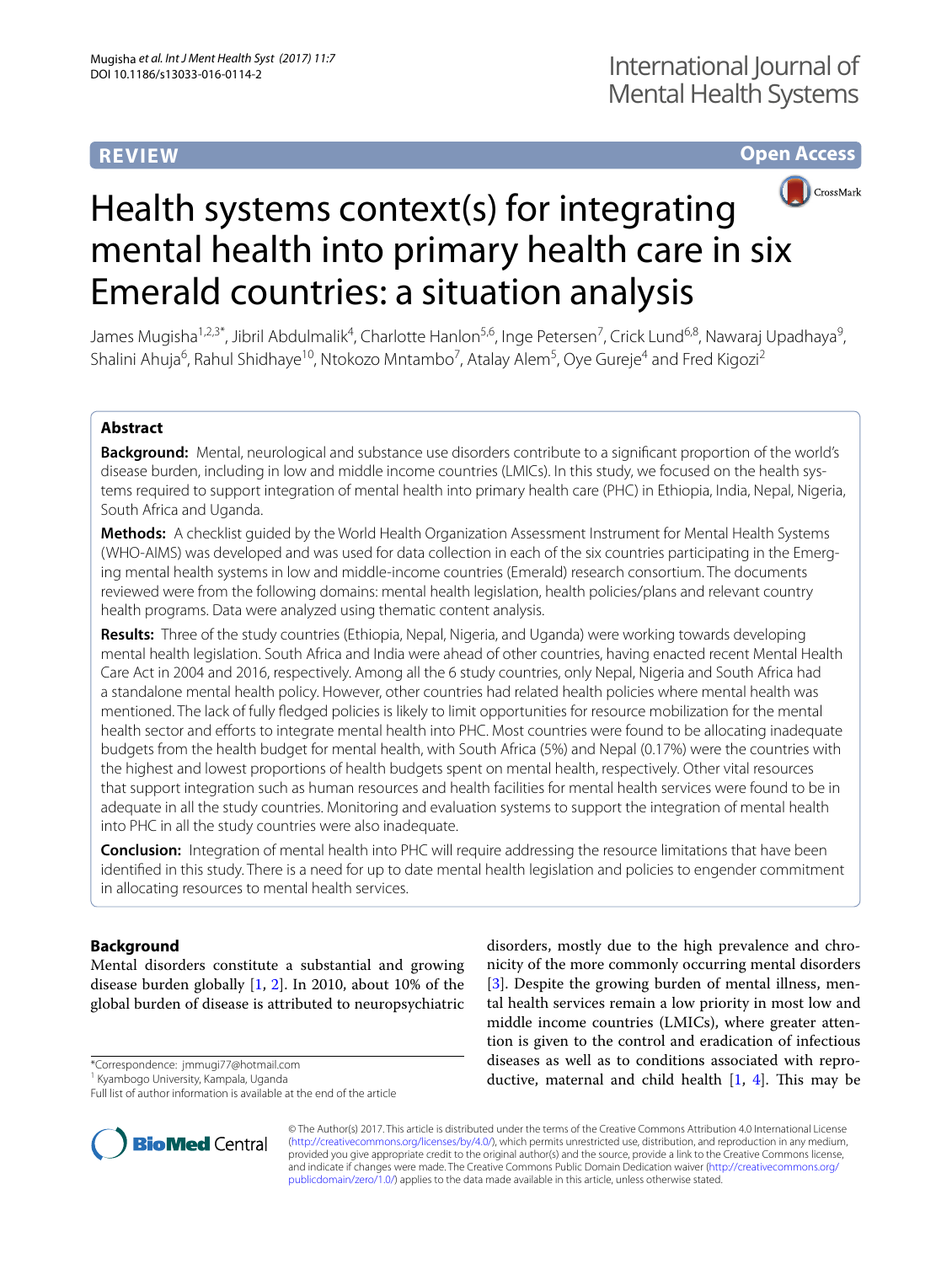understandable, due to the high mortalities and morbidities that are directly associated with these priority conditions, [[1,](#page-11-0) [4,](#page-11-3) [5](#page-11-4)] but it translates into neglect and a lack of access to care, for the increasing population with mental health conditions in LMICs.

In response to the challenges posed by the large burden attributable to mental disorders, there is now a growing global interest to design and evaluate strategies that can effectively help countries scale up mental health services for their populations [\[6](#page-11-5)[–8\]](#page-11-6). In this respect, several authors  $[6-9]$  $[6-9]$  $[6-9]$  have argued that the integration of mental health into primary health care (PHC) is one of the fundamental strategies necessary to provide the full spectrum of mental health care, consisting of prevention and health promotion, early intervention and rehabilitation. A few studies  $[6, 10]$  $[6, 10]$  $[6, 10]$  $[6, 10]$  $[6, 10]$  have assessed factors that may facilitate or hinder the goal of integrating mental health into PHC. However, the data presented in these studies are derived mostly from large-scale global studies and therefore present difficulties in delineating country specific potentialities and constraints relating to integrating mental health into PHC in LMICs.

In this study, we undertook an assessment of the existing system level resources for integrating mental health into PHC in six LMICs participating in the Emerging mental health systems in low and middle-income countries (Emerald) project: Ethiopia, India, Nepal, Nigeria, South Africa and Uganda. The Emerald project aims to identify key health system barriers, and to proffer evidence-based solutions for the scaled-up delivery of mental health services in LMICs, and by doing so, ultimately improve mental health outcomes in a fair and efficient way  $[11]$  $[11]$ . Specifically, the project aims to: (a) establish adequate, fair and sustainable resourcing of mental health care, (b) enhance access to integrated community-based mental health care, and (c) improve coverage of care and cost-effective care to reduce disease burden and the economic impact of mental disorders. In each of the Emerald countries there are efforts underway to implement and scale-up integration of mental health into PHC.

# **Methods**

# **Study countries**

All study countries reported to be under democratic political systems. Ethiopia, Nepal and Uganda are classified as low income countries with population and gross domestic product (GDP) of just under 100 million people and 61 billion US dollars (Ethiopia); 28.4 million people and 60.4 billion US dollars (Nepal); while Uganda has 39 million people and 23.6 billion US, dollars respectively. The two countries of India and Nigeria are classified as lower middle income countries with respective population and GDP of 1.31 billion and 2.07 Trillion US Dollars

(India); and 182 million and 481.07 billion US Dollars (Nigeria). South Africa is classified as an upper middle income country, with a population of 55 million and a GDP of 312.80 billion US dollars. Most of the health systems in the study countries are overstretched by an overall high burden of disease amidst limited resources [\[11](#page-11-9)]. Some of the study countries have some pockets of civil conflict (Nigeria) while others are emerging from conflict (Uganda, Nepal). The numerous indicators of development of the study countries are summarized in Table [1.](#page-2-0)

# **Data collection**

A qualitative document review approach was adopted by this study. The documents reviewed were purposively identified on the basis of providing information on vital building blocks of a health system, as defined in the World Health Organization Assessment Instrument for Mental Health Systems (WHO-AIMS), [[12\]](#page-11-10). These include: mental health legislation, mental health policies and plans, general health policies that included mental health into general health policy, financing, human resources, range and availability of mental health services in the country, integration of mental health into information, education and communication (IEC); synergies among HIV/AIDS and mental health, maternal health care and mental health. In addition, other resources include, integration of mental health into general hospital services, equity in relation to existing policies, monitoring and evaluation, mental health rights and benefits. The tool used to review these resources was a checklist based on the themes identified in the WHO-AIMS [[12](#page-11-10)] and modified to suit the country contexts (see Additional file [1](#page-11-11): Appendix). In this study, we depended on purposively selected grey literature because little scientific evidence exists in this field for LMICs in general, and in the study countries in particular. Review of documents was cross-sectional as a way of ascertaining the current status of resources available for integration of mental health into PHC. In essence, different countries were at different stages of developing mental health resources. In some study countries (such as Uganda) some of the vital documents that were included in this review were identified by contacting senior managers at the Ministry of Health. Each country's research team conducted a review of policy documents, plans, legislative frameworks and other relevant program documents that were available at the Ministry/Department of Health. Some of the vital documents reviewed in the study countries included: mental health bills/acts, health policies and strategic plans, mental health policies and plans (where available), Ministry of health budgets, human resources plan and staff deployments, ethical guidelines (e.g. for research), monitoring and evaluation plans, program/sector performance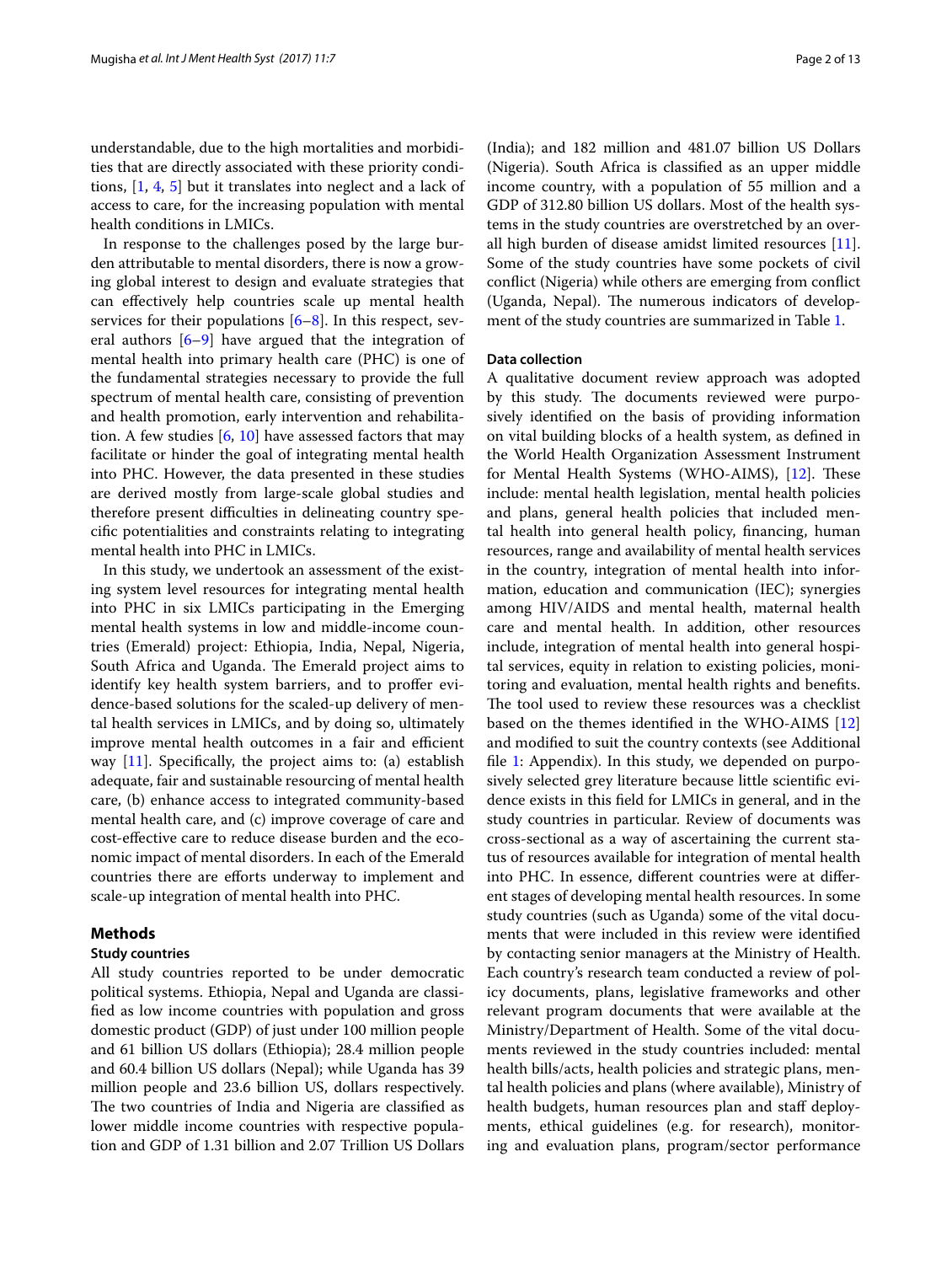<span id="page-2-0"></span>

|                                                            | Table 1 Indicators of development of the six Emerald study countries       |                                               |                                                                  |                                                 |                                                                                                                 |                                                                                                                                                               |
|------------------------------------------------------------|----------------------------------------------------------------------------|-----------------------------------------------|------------------------------------------------------------------|-------------------------------------------------|-----------------------------------------------------------------------------------------------------------------|---------------------------------------------------------------------------------------------------------------------------------------------------------------|
|                                                            | Ethiopia                                                                   | India                                         | Nepal                                                            | Nigeria                                         | Uganda                                                                                                          | South Africa                                                                                                                                                  |
| Population density                                         | 94.1 million                                                               | 1.3 billion people                            | 28.4 million                                                     | 180,000,000                                     | 34.6 million                                                                                                    | Population: 55 million                                                                                                                                        |
| Government system                                          | Federal Democratic Republic                                                | Exists Democratic govern-<br>ance             | Multiparty democracy                                             | Democracy, with a Federa-<br>tion system        | Democracy with a decen-<br>tralized system at local<br>government level                                         |                                                                                                                                                               |
| GDP                                                        | 61.54 billion current usd                                                  | \$2.25 trillion nominal; 2016                 | 60.4 billion dollars                                             | 415.08 billion US dollars                       | rent usd (http://data.<br>worldbankorq/indi-<br>cator/NY.GDP.MKTP.<br>CD?locations=UG)<br>\$26.369 billion cur- | Constitutional democracy<br>with a three-tier system<br>of government and an<br>independent judiciary                                                         |
| $\overline{P}$                                             | 0.442                                                                      | 0.609                                         | 0.548                                                            | 0.504                                           | 0.483                                                                                                           | 312.8 billion USD                                                                                                                                             |
| MH Law                                                     | None                                                                       | Present, MH Care Bill 2013                    | Drafted but not yet<br>endorsed                                  | Draft undergoing legislative<br>review          | Yes, 1964                                                                                                       | Mental Health Care Act (No.<br>17 of 2002)                                                                                                                    |
| MH policy and plan                                         | Integrated into health plan<br>specific National Mental<br>Health Strategy | MH policy 2014, MH plan<br>365 2014           | There is no mental health<br>Mental health policy 1996.<br>plan. | Revised policy 2013; plan<br>under preparation. | No, standalone (2012)                                                                                           | National Mental Health Policy<br>Framework and Strategic<br>Plan 2013-2020                                                                                    |
| MH Budget (USD)                                            | Not available                                                              | Not available                                 | Not available                                                    | No explicit MH budget                           | Not available                                                                                                   | There is no specific budget for<br>health services are funded<br>or provincial level. Mental<br>mental health at national<br>out of general health<br>budgets |
| Percentage of MH budget<br>compared to Health<br>budget    | $\overline{0}$                                                             | 0.06%                                         | 0.17%                                                            | 3.3%                                            | $\overline{0}$                                                                                                  | Annually, 4% of the health<br>care budget is spent on<br>mental health                                                                                        |
| Number of psychiatrists<br>$(100,000$ population)          | 0.05                                                                       | 0.07                                          | 0.13                                                             | $\overline{O}$                                  | 0.09                                                                                                            | 0.28                                                                                                                                                          |
| Number of psychiatric nurse<br>(/100,000 population)       | 0.58                                                                       | 0.12                                          | 0.27                                                             | $\overline{0}$                                  |                                                                                                                 | 10.08                                                                                                                                                         |
| (/100,000 population)<br>Number of doctors                 | 0.022/1000                                                                 | 36/100,000 population<br>(allopathic doctors) | 0.21/1000<br>4.9                                                 | 0.4/1000                                        | 0.117 (per 1000)                                                                                                | 0.45                                                                                                                                                          |
| Number of nurses (/100,000<br>population)                  | Not available                                                              | 1010/100,000                                  | Not available                                                    | $\frac{6}{10}$                                  | Not available                                                                                                   | 807 nurses to 1 patient (data<br>not available per 100,000<br>population)                                                                                     |
| Number of mental hospital                                  |                                                                            | 43                                            |                                                                  | $\infty$                                        |                                                                                                                 | 23 public mental hospitals                                                                                                                                    |
| department in General<br>Number of psychiatric<br>Hospital | Ξ                                                                          | 10,000                                        | $\overline{1}$                                                   | 28                                              | $\overline{4}$                                                                                                  | 41 psychiatric inpatient units                                                                                                                                |
| Number of General Hospital                                 | $\frac{1}{2}$                                                              | $\vert$                                       | Not available                                                    | 825                                             | 155                                                                                                             | 700                                                                                                                                                           |
| beds/100,000 population<br>Number of psychiatric           | 0.6                                                                        | 1.46                                          | $\div$                                                           | $\frac{1}{2}$                                   | 2.77                                                                                                            | 18.0                                                                                                                                                          |
|                                                            |                                                                            |                                               |                                                                  |                                                 |                                                                                                                 |                                                                                                                                                               |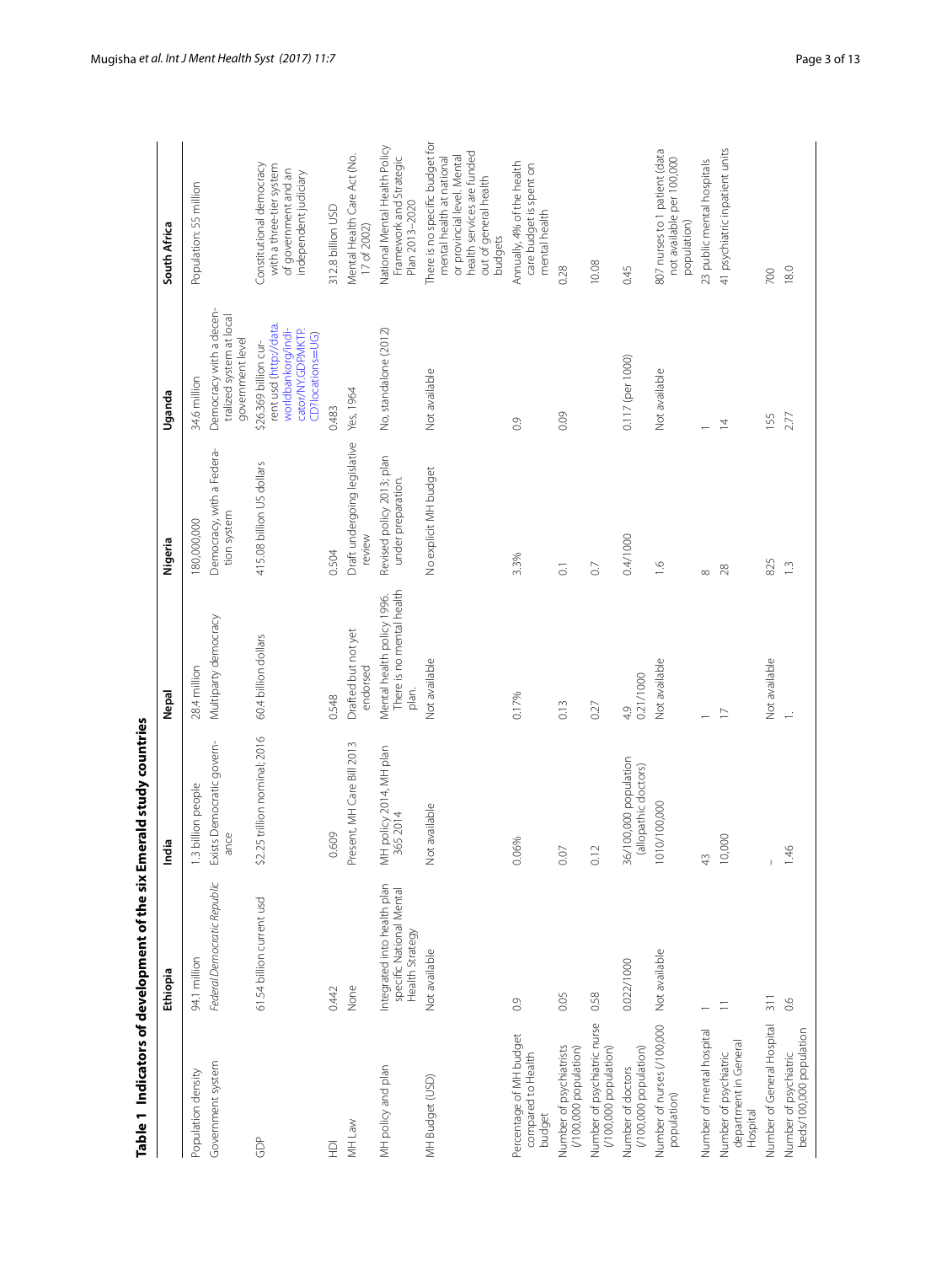reports, among others. The specific documents that were reviewed in each study country are summarized in Table [2](#page-4-0).

# **Data analysis**

All the data collected from the study sites were summarized in a matrix. Content thematic analysis was used to analyze the data. A priori themes comprised the pre-conceived categories from the WHO-AIMS (12), with subcategories and emerging themes were developed under each category.

## **Ethics statement**

All study sites had secured ethical approval from their respective ethical boards and this research project was one of the ongoing Emerald project activities. Ethics approval was also obtained from King's College London and the WHO.

# **Results**

Under this section, we present our results based on some of the overarching WHO-AIMS categories of the health system that the study investigated.

#### **Mental health legislation and human rights**

In terms of legislation, South Africa has the Mental Health Care Act No. 17 of 2002 [[13\]](#page-11-12). India has a Mental Health Care Act, 2016. Nigeria has the Nigerian Mental Health Bill (2013) which is undergoing consideration by the country's National Assembly. Currently however, it is the old Lunacy Act of 1958 that still exists in the country. In Uganda, a Mental Health Bill was produced in 2009. A revised version was produced in 2011 and it is still before the cabinet.

Nepal has a draft Mental Health Bill (Treatment and Protection) Act 2006 [\[14](#page-11-13)] which was revised in 2012 but has still not been passed by the parliament. There is also the Disabled Welfare and Protection Act, 1982 and The Protection and Welfare of the Disabled Persons Rules, 1994. In Ethiopia, dedicated mental health legislation does not exist but is currently under development. This movement towards development of new legislations in some of the study countries is inconformity with the provisions of WHO which endorsed mental health as a universal human right and a fundamental goal for health care systems of all countries [\[15](#page-11-14)], as evident from the content of the newer legislations.

In terms of human rights, the draft mental health bill of Nepal, has provisions for managing patients who require treatment against their will. In South Africa, the Mental Health Care Act of 2000 [\[13\]](#page-11-12) provides that designated general hospitals are required to admit and assess people who are admitted involuntarily with psychiatric emergencies for a minimum of 72-h before they may be referred to psychiatric hospitals. If after a 72-h observation, a patient requires in-patient treatment they must be admitted to a specialist psychiatric ward or hospital. Review Boards in each province oversee involuntary admission and related appeals. In Uganda, the old law and the current draft mental treatment Act (2011), have protocols for managing patients who require treatment against their will; replacing the old "Mental Treatment Act of 1938 (Ch 279)", amended 1964 (section 10). As Uganda awaits the passage of the new law by cabinet and parliament, the old protocol is still being utilized to administer treatments to patients against their will. While Nigeria similarly awaits the passage of its new mental health bill, sections 10–13 of Nigeria's old Lunacy Act permits involuntary hospitalization for less than 7 days and requires a Magistrate's order if it is longer than 7 days. The mental health bills of South Africa and India and the draft mental health Bills of Uganda, Nepal, Nigeria are aligned to the United Nations Convention on the Rights of People with Disability (CRPD), and most of the issues on human rights are also inherent in the national Constitutions of the study countries.

#### *Mental health policy*

Mental health policies provide a framework for mental health system development [[3\]](#page-11-2). The policy largely conveys government's commitments organized in a set of values, principles, objectives and areas for action to improve the mental health of a population [[4\]](#page-11-3). Based on the findings of the documents review, South Africa has a new Mental Health Policy and Strategic Plan (2013–2020) [\[16\]](#page-11-15). The South African policy aims at transforming mental health services and ensuring that quality mental health services are accessible, equitable, and comprehensive, and are integrated at all levels of the health system. This policy is aligned to the WHO Mental Health Action Plan that provides for task shifting and the integration of mental health into primary health care services [[16\]](#page-11-15). The policy also integrates scientific evidence and best practices with an emphasis on human rights and vulnerable populations [[16\]](#page-11-15). Nepal has a Mental Health Policy (1996) [\[17\]](#page-11-16) which has not been implemented for over 15 years. There is also no mental health desk in the Ministry of Health and Population in Nepal. At the time of this review, Uganda had a draft mental health policy [[18\]](#page-11-17) which was before the Ministry of Health's top management for approval. India's first mental health policy was finally released in October 2014. It was spearheaded by the Ministry of Health and Family Welfare which had constituted a policy group consisting of academics, psychiatrists, psychologists, service user representatives and representatives from the ministry. In Ethiopia, the policy context is such that there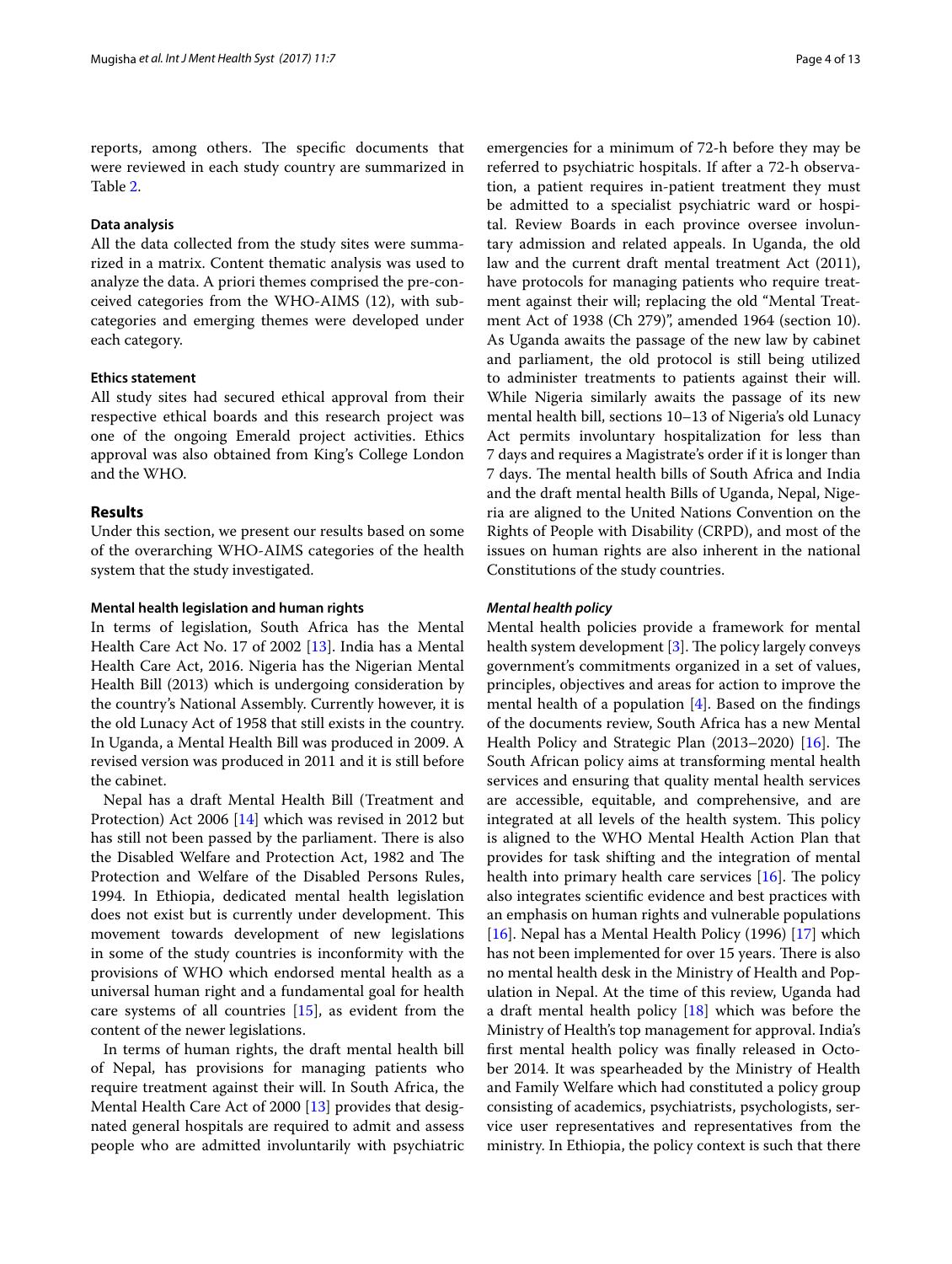<span id="page-4-0"></span>

| l |
|---|
| l |
| Ī |
|   |
|   |
|   |
|   |
|   |
|   |
|   |
|   |
|   |
| l |
| l |
|   |
|   |
|   |
|   |
|   |
|   |
|   |
|   |
|   |
|   |
|   |
|   |
|   |
|   |
|   |
|   |
|   |

| Table 2 Documents reviewed by each study country                                                                      |                                                                                                                                                                                                             |                                                                                                                      |
|-----------------------------------------------------------------------------------------------------------------------|-------------------------------------------------------------------------------------------------------------------------------------------------------------------------------------------------------------|----------------------------------------------------------------------------------------------------------------------|
| Domain                                                                                                                | Name/type of document                                                                                                                                                                                       | Author and year                                                                                                      |
| Uganda                                                                                                                |                                                                                                                                                                                                             |                                                                                                                      |
| Domain one Mental health legislation                                                                                  | Uganda Mental Health Treatment Act 1964<br>Uganda Draft Mental Health Bill (2012)                                                                                                                           | Uganda Ministry of Justice and Constitutional Affairs Kampala, Uganda<br>Uganda Ministry of Justice, Kampala, Uganda |
| Domain two Mental health policy                                                                                       | Uganda Mental Health Neurological and Substance Use Policy (2011)<br>Uganda National Health Policy (2010)                                                                                                   | Uganda Ministry of Health Kampala, Uganda<br>Uganda Ministry of Health Kampala, Uganda                               |
| Domain three Financing                                                                                                | Uganda Second National Development Plan 201011-201415/<br>Uganda Health Sector Strategic Plan III (2010/11-2014/15)<br>http://hdr.undp.org/en/countries/profiles                                            | Uganda National Planning Authority, Kampala, Uganda<br>Uganda Ministry of Health Kampala, Uganda                     |
| Domain four Human resources                                                                                           | Uganda Health Sector Strategic Plan III (2010/11-2014/15)<br>http://www.aho.afro.who.int/profiles_information<br>http://data.worldbank.org/indicator                                                        | Uganda Ministry of Health Kampala, Uganda                                                                            |
| Domain five Mental health services                                                                                    | Uganda Mental Health Neurological and Substance Use Policy (2011)<br>Uganda Health Sector Strategic Plan III (2010/11-2014/15)                                                                              | Uganda Ministry of Health Kampala, Uganda<br>Uganda Ministry of Health Kampala, Uganda                               |
| $\overline{6}$<br>Domain six Integration of mental health into Information, educat<br>and communication systems (IEC) | Uganda Mental Health Neurological and Substance Use Policy (2011)                                                                                                                                           | Uganda Ministry of Health Kampala, Uganda                                                                            |
| Domain seven HIV/AIDS mental health                                                                                   | Uganda Health Sector Strategic Plan III (2010/11–2014/15)<br>Uganda Mental Health Neurological and Substance Use Policy (2011)                                                                              | Uganda Ministry of Health Kampala, Uganda<br>Uganda Ministry of Health Kampala, Uganda                               |
| Domain eight Integration of mental health into general health<br>services                                             | Uganda Health Sector Strategic Plan III (2010/11-2014/15)                                                                                                                                                   | Uganda Ministry of Health Kampala, Uganda                                                                            |
| Domain nine Issues of equity in relation to existing policies                                                         | Uganda Ministry of Health Kampala, Uganda                                                                                                                                                                   | Uganda Ministry of Health Kampala, Uganda                                                                            |
| Monitoring and evaluation ten any other documents                                                                     | Uganda Ministry of Health Kampala, Uganda                                                                                                                                                                   | Uganda Ministry of Health Kampala, Uganda                                                                            |
| Ethiopia                                                                                                              |                                                                                                                                                                                                             |                                                                                                                      |
| Domain one Mental health legislation                                                                                  | National Mental Health Strategy (2011/2012-2015/2016)                                                                                                                                                       | Federal Ministry of Health of Ethiopia                                                                               |
| Domain two Mental health policy                                                                                       | National Mental Health Strategy (2011/2012-2015/2016)                                                                                                                                                       | Federal Ministry of Health of Ethiopia                                                                               |
| Domain three Financing                                                                                                | Health Sector Transformation Plan (2015/2016-2019/2020) http://<br>hdr.undp.org/en/countries/profiles                                                                                                       | Federal Ministry of Health of Ethiopia                                                                               |
| Domain four Human resources                                                                                           | Health Sector Transformation Plan (2015/2016-2019/2020)<br>National Mental Health Strategy (2011/2012-2015/2016)<br>http://www.aho.afro.who.int/profiles_information<br>http://data.worldbank.org/indicator | Federal Ministry of Health of Ethiopia                                                                               |
| Domain five Mental health services                                                                                    |                                                                                                                                                                                                             |                                                                                                                      |
| $\overline{5}$<br>Domain six Integration of mental health into Information, educat<br>and communication systems (IEC) | National Mental Health Strategy (2011/2012-2015/2016)                                                                                                                                                       | Federal Ministry of Health of Ethiopia                                                                               |
| Domain seven HIV/AIDS mental health                                                                                   | National Mental Health Strategy (2011/2012-2015/2016)                                                                                                                                                       | Federal Democratic Republic of Ethiopia Ministry of Health. Ministry of<br>Health, Ethiopia                          |
| Domain eight Integration of mental health into general health<br>services                                             | Health Sector Transformation Plan (2015/2016-2019/2020)                                                                                                                                                     | Federal Democratic Republic of Ethiopia Ministry of Health. Ministry of<br>Health, Ethiopia                          |
| Domain nine Issues of equity in relation to existing policies                                                         | National Mental Health Strategy 2012/13-2015/16                                                                                                                                                             | Federal Democratic Republic of Ethiopia Ministry of Health. Ministry of<br>Health, Ethiopia                          |
| Monitoring and evaluation ten any other documents                                                                     | National Mental Health Strategy (2011/2012-2015/2016)                                                                                                                                                       | Federal Democratic Republic of Ethiopia Ministry of Health. Ministry of<br>Health, Ethiopia                          |
|                                                                                                                       |                                                                                                                                                                                                             |                                                                                                                      |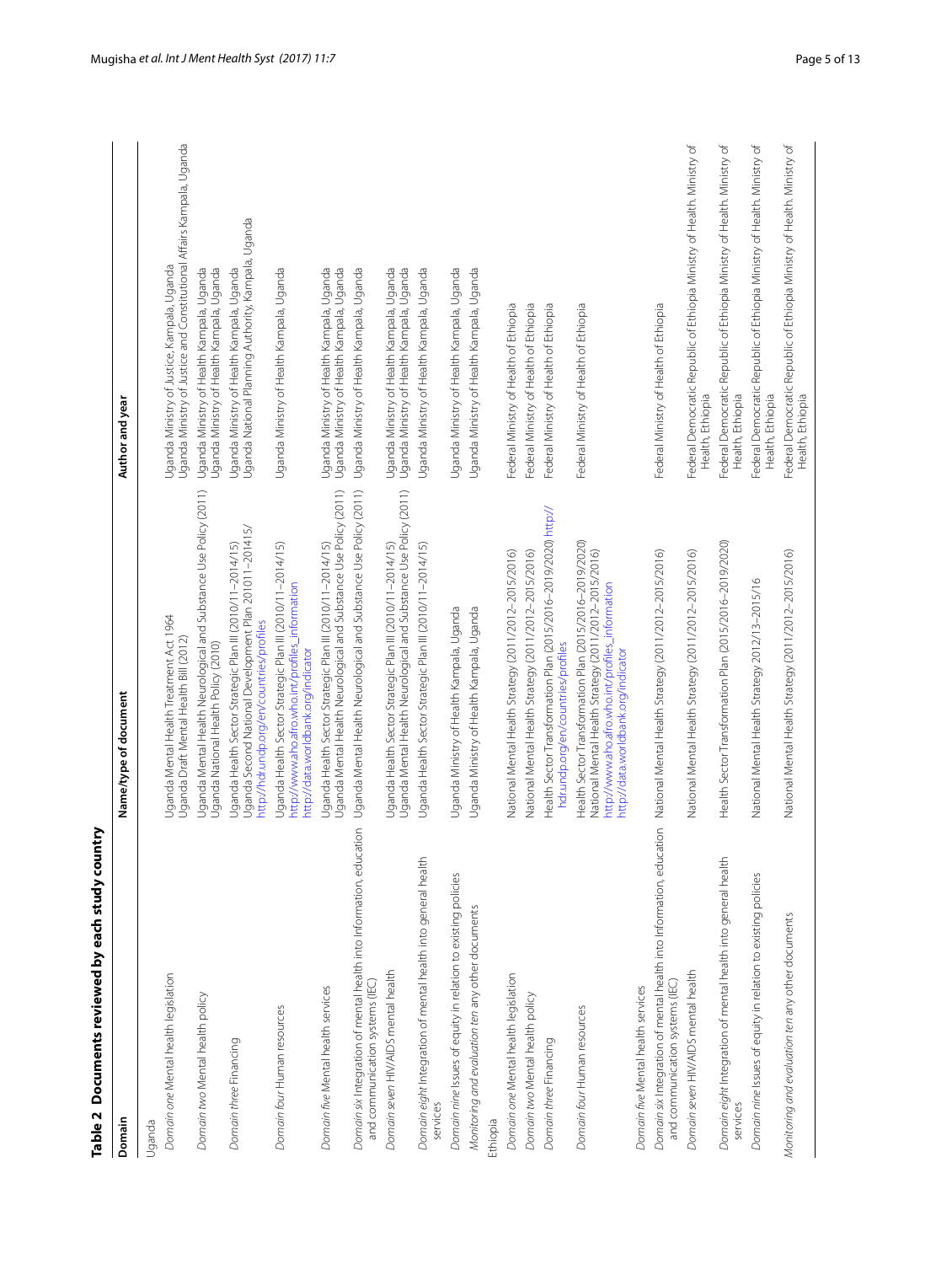| t       |
|---------|
|         |
|         |
|         |
|         |
|         |
|         |
|         |
| г       |
| d<br>L, |
| ī       |
|         |

| Table 2 continued                                                                                      |                                                                                                   |                                                                                                                                                                                      |
|--------------------------------------------------------------------------------------------------------|---------------------------------------------------------------------------------------------------|--------------------------------------------------------------------------------------------------------------------------------------------------------------------------------------|
| Domain                                                                                                 | Name/type of document                                                                             | Author and year                                                                                                                                                                      |
| Nigeria                                                                                                |                                                                                                   |                                                                                                                                                                                      |
| Domain one Mental health legislation                                                                   | Expert Opinions                                                                                   | 2015                                                                                                                                                                                 |
| Domain two Mental health policy                                                                        | National Policy for Mental Service Delivery. Fedaral Ministry of Health<br>(FMoH), Abuja, Nigeria | FMoH (2013)                                                                                                                                                                          |
| Domain three Financing                                                                                 | WHO-AIMS Country Report                                                                           | World Health Organisation (2003), Nigeria                                                                                                                                            |
| Domain four Human resources                                                                            | World Bank report http://data.worldbank.org/indicator                                             | http://data.worldbank.org/indicator                                                                                                                                                  |
| Domain five Mental health services                                                                     | FMoH, Hospital Services Unit and Expert Reviews                                                   | FMoH (2015)                                                                                                                                                                          |
| Domain six Integration of mental health into Information, education<br>and communication systems (IEC) | Revised National Mental Health Policy of 2013                                                     | FMoH (2013), Abuja Nigeria                                                                                                                                                           |
| Domain seven HIV/AIDS mental health                                                                    | Revised National Mental Health Policy of 2013                                                     | FMoH (2013)                                                                                                                                                                          |
| Domain eight Integration of mental health into general health<br>services                              | Revised National Mental Health Policy of 2013                                                     | Revised National Mental Health Policy                                                                                                                                                |
| Domain nine Issues of equity in relation to existing policies                                          | Revised National Mental Health Policy                                                             | Revised National Mental Health Policy                                                                                                                                                |
| Monitoring and evaluation ten any other documents                                                      | Revised National Mental Health Policy                                                             | Revised National Mental Health Policy                                                                                                                                                |
| South Africa                                                                                           |                                                                                                   |                                                                                                                                                                                      |
| Domain one Mental health legislation                                                                   | National Mental Health Policy Framework and Strategic Plan                                        | National Department of Health, South Africa (2013-2020)                                                                                                                              |
|                                                                                                        | Mental Health Care Act (17 of 2002)                                                               | National Department of Health, South Africa                                                                                                                                          |
| Domain two Mental health policy<br>Domain four Human resources<br>Domain three Financing               | National Mental Health Policy Framework and Strategic Plan                                        | National Department of Health, South Africa (2013-2020)                                                                                                                              |
|                                                                                                        | WHO interactive charts: Psychiatrists and nurses working in mental<br>health sector               | 2014                                                                                                                                                                                 |
|                                                                                                        | WHO-AIMS report on mental health system in South Africa                                           | 2007                                                                                                                                                                                 |
|                                                                                                        | Article-Bed/population ratios in South African public sector mental<br>health services.           | Africa Public Sector Mental Health Services. Soc Psychiatry Psychiatry<br>Lund, C., Flisher A, J., Porteus K., Lee T. Bed/population ratio in South<br>Epidemiol. 2002; 37(7), 346-9 |
|                                                                                                        | Human resources for health, South Africa: HRH strategy for the health<br>sector (2012/13-2016/17) | National Department of Health, South Africa (2011)                                                                                                                                   |
| Domain five Mental health services                                                                     |                                                                                                   |                                                                                                                                                                                      |
| Domain six Integration of mental health into Information, education                                    | WHO-AIMS report on mental health system in South Africa                                           | 2007                                                                                                                                                                                 |
| and communication systems (IEC)                                                                        | Article-Bed/population ratios in South African public sector mental<br>health services.           | Africa Public Sector Mental Health Services. Soc Psychiatry Psychiatry<br>Lund, C., Flisher A, J., Porteus K., Lee T. Bed/population ratio in South<br>Epidemiol. 2002; 37(7), 346-9 |
| Domain seven HIV/AIDS mental health                                                                    | National Mental Health Policy Framework and Strategic Plan                                        | National Department of Health, South Africa (2013-2020)                                                                                                                              |
| Domain eight Integration of mental health into general health<br>services                              | National Mental Health Policy Framework and Strategic Plan                                        | National Department of Health, South Africa (2013-2020)                                                                                                                              |
| Domain nine Issues of equity in relation to existing policies                                          | National Mental Health Policy Framework and Strategic Plan                                        | National Department of Health, South Africa (2013-2020)                                                                                                                              |
| Monitoring and evaluation ten any other documents<br>India                                             | National Mental Health Policy Framework and Strategic Plan                                        | National Department of Health, South Africa (2013-2020)                                                                                                                              |
|                                                                                                        |                                                                                                   |                                                                                                                                                                                      |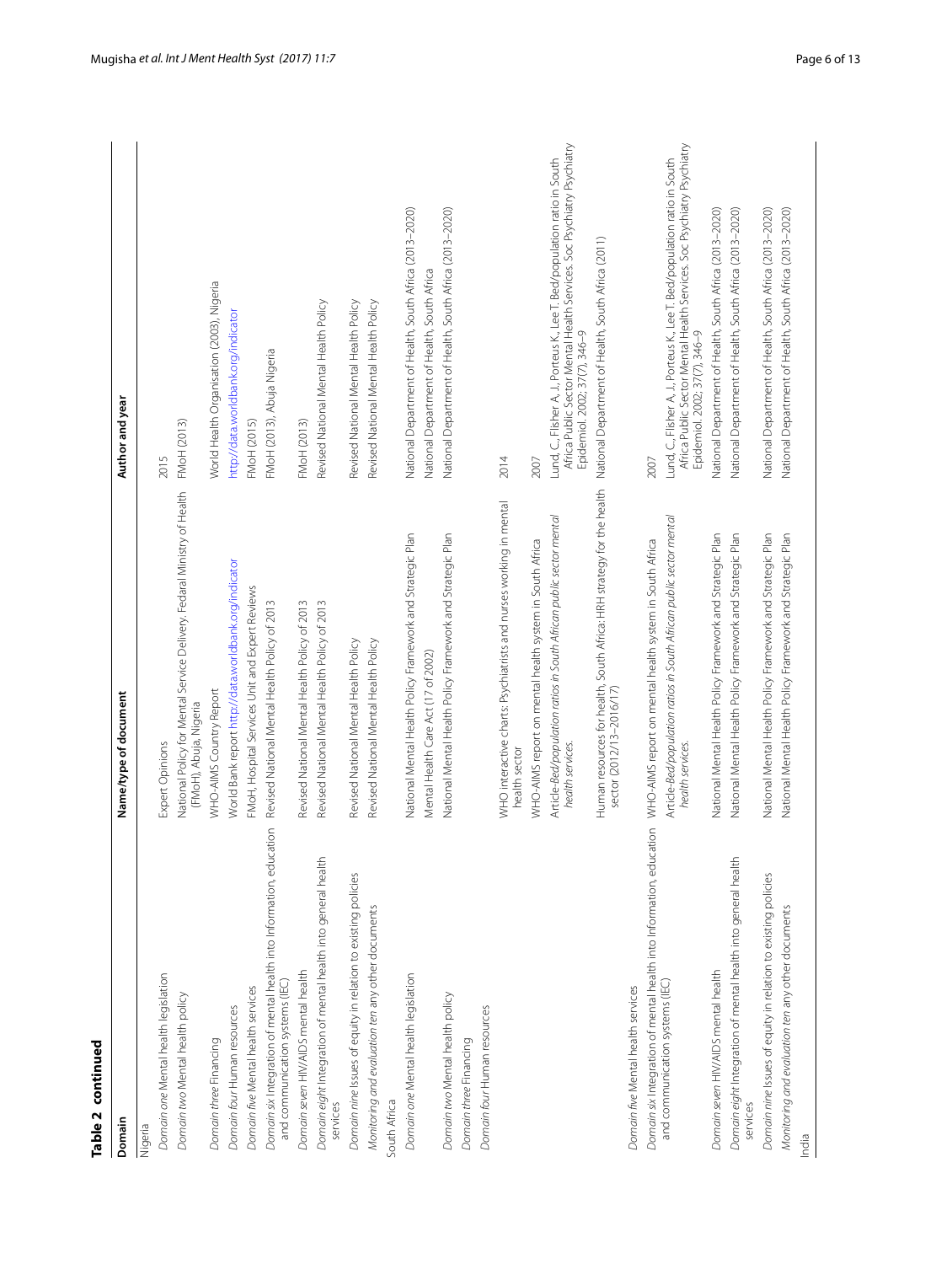| Table 2 continued                                                                                      |                                                                                                                                                                                                                                                                                               |                                                                                                                                              |
|--------------------------------------------------------------------------------------------------------|-----------------------------------------------------------------------------------------------------------------------------------------------------------------------------------------------------------------------------------------------------------------------------------------------|----------------------------------------------------------------------------------------------------------------------------------------------|
| Domain                                                                                                 | Name/type of document                                                                                                                                                                                                                                                                         | Author and year                                                                                                                              |
| Domain one Mental health legislation                                                                   | Mental Health Bill 2013<br>Mental Health Bill 1987                                                                                                                                                                                                                                            | Government of India                                                                                                                          |
| Domain two Mental health policy                                                                        | Mental Health Policy 2014                                                                                                                                                                                                                                                                     | Mental Health Policy Group, MOHFW                                                                                                            |
| Domain three Financing                                                                                 | WHO mental health financing, 2003                                                                                                                                                                                                                                                             | Funk, M., Saraceno, B., Drew, N., Faydi., E. Integrating mental health into<br>primary healthcare. Ment Health Fam Med. 2008 Mar; 5(1): 5-8. |
| Domain four Human resources                                                                            | International Minstry of Health reports                                                                                                                                                                                                                                                       | Ministry of Health                                                                                                                           |
| Domain five Mental health services                                                                     |                                                                                                                                                                                                                                                                                               |                                                                                                                                              |
| Domain six Integration of mental health into Information, education<br>and communication systems (IEC) | Mental Health Plan 365                                                                                                                                                                                                                                                                        | Ministry of Health and Family Welfare (2014)                                                                                                 |
| Domain seven HIV/AIDS mental health                                                                    | Mental Health Policy 2014                                                                                                                                                                                                                                                                     | Ministry of Health and Family Welfare (2014)                                                                                                 |
| Domain eight Integration of mental health into general health<br>services                              | Mental Health Policy 2014                                                                                                                                                                                                                                                                     | Ministry of Health and Family Welfare (2014)                                                                                                 |
| Domain nine Issues of equity in relation to existing policies                                          | Mental Health Policy 2014                                                                                                                                                                                                                                                                     | Ministry of Health and Family Welfare (2014)                                                                                                 |
| Monitoring and evaluation ten any other documents<br>Nepal                                             | Mental Health Plan 365                                                                                                                                                                                                                                                                        | Ministry of Health and Family Welfare (2014)                                                                                                 |
| Domain one Mental health legislation                                                                   | Draft mental health treatment and protection act 2006.                                                                                                                                                                                                                                        | Ministry of Health (2006)                                                                                                                    |
| Domain two Mental health policy                                                                        | Mental Health Policy 1996                                                                                                                                                                                                                                                                     | Ministry of Health (1996)                                                                                                                    |
| Domain three Financing                                                                                 | Mental Health Systems in Nepal. World Health Organization and<br>Jha et al. (2009) Mental Health Service in Nepal. Journal of Nepal<br>WHO and Ministry of Health, Nepal, 2006. WHO AIMS Report on<br>Medical Association: Vol. 48 No.2 Issue 174<br>Ministry of Health, Kathmandu, Nepal     | Jha et. Al (2009) Mental Health Service in Nepal. Journal of Nepal Medi-<br>cal Association: Vol. 48 No.2 Issue 174                          |
| Domain four Human resources                                                                            | Mental Health Systems in Nepal. World Health Organization and<br>WHO and Ministry of Health, Nepal, 2006. WHO AIMS Report on<br>http://www.aho.afro.who.int/profiles_information<br>Ministry of Health, Kathmandu, Nepal<br>http://data.worldbank.org/indicator                               | WHO and Ministry of Health Nepal 2006                                                                                                        |
| Domain five Mental health services                                                                     | Mental Health Systems in Nepal. World Health Organization and<br>WHO and Ministry of Health, Nepal, 2006. WHO AIMS Report on<br>National Health Sector Support Program (NHSSP) ll: 2010-2015.<br>Ministry of Health and Population, Kathmandu, Nepal.<br>Ministry of Health, Kathmandu, Nepal | Ministry of Health [20]                                                                                                                      |
| Domain six Integration of mental health into Information, education<br>and communication systems (IEC) | Not available                                                                                                                                                                                                                                                                                 |                                                                                                                                              |
| Domain seven HIV/AIDS mental health                                                                    | Not available                                                                                                                                                                                                                                                                                 |                                                                                                                                              |
| Domain eight Integration of mental health into general health<br>services                              | Second long term health plan (1997-2017 and National Health Sec-<br>tor Support Program (NHSSP) II: 2010-2015<br>The National Health Policy of 1991                                                                                                                                           | Ministry of Health (1997)                                                                                                                    |
| Domain nine Issues of equity in relation to existing policies                                          | Not available                                                                                                                                                                                                                                                                                 |                                                                                                                                              |
| Monitoring and evaluation ten any other documents                                                      | Department of Health Services (DoHS) annual reports, 2008/09,<br>2009/10, 2010/11                                                                                                                                                                                                             | Department of Health Services (DoHS) annual reports, 2008/09,<br>2009/10, 2010/11                                                            |
|                                                                                                        | NGO reports and informal discussion with relevant officials at the<br>ministry of health and department of health services                                                                                                                                                                    |                                                                                                                                              |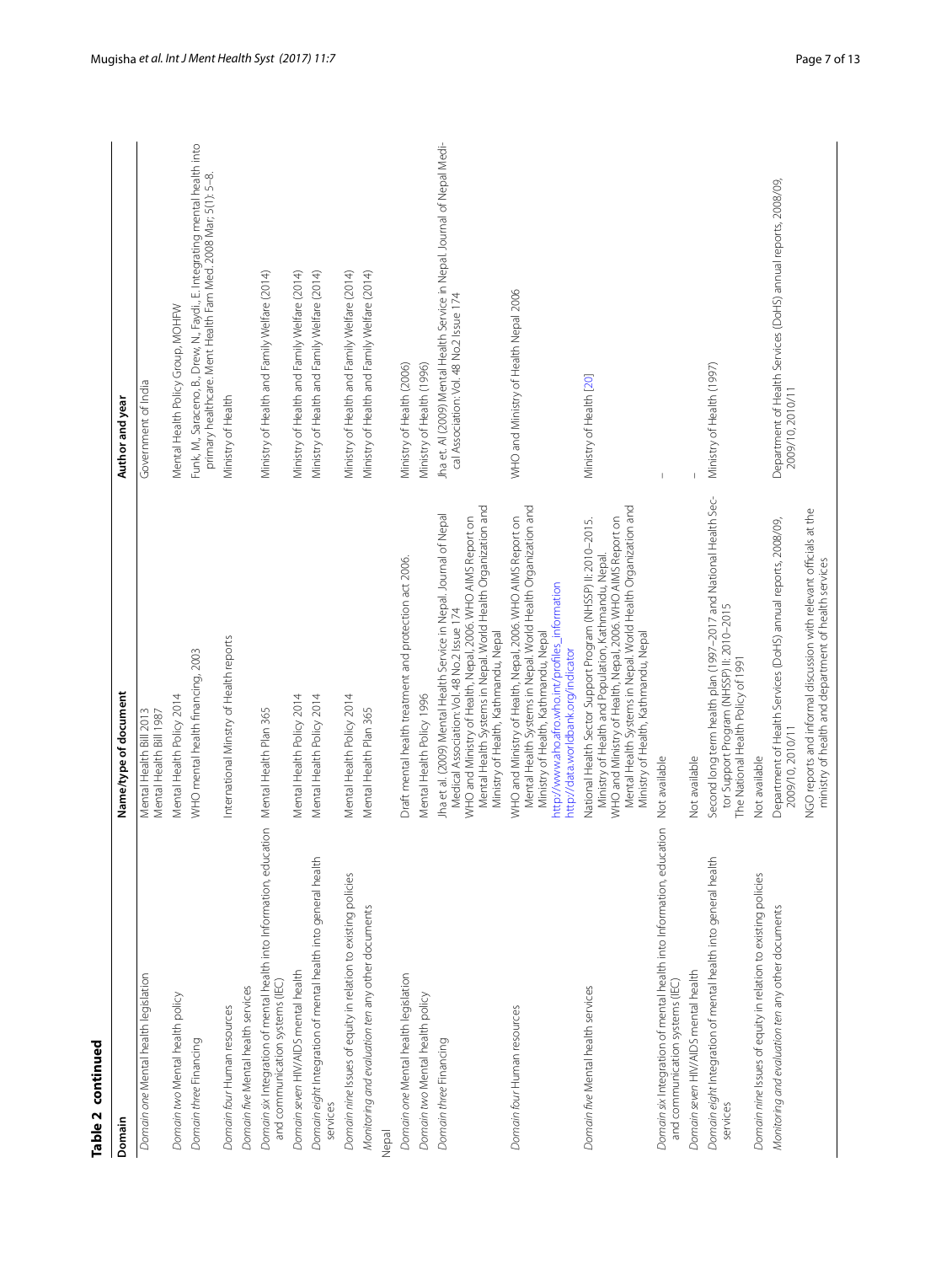are no disease specific policies. Instead, the country has an overarching health policy and each condition is targeted through a policy strategy. Ethiopia has a National Mental Health Strategy (2012–2016) which provides policy direction, in the absence of a formal policy. In Nigeria, a National Mental Health Policy was first developed in 1991, and has recently been revised in 2013. The South African and Nigerian mental health policies, and the draft mental health policy for Uganda are aligned to the WHO Mental Health Action Plan because of their focus on promotion of human rights, provisions for participation of people/stakeholders in policy development, and a focus on advocacy, promotion, prevention and rehabilitation of those with mental disorders (among others) as key elements of a functional mental health policy.

#### **Mental health plans**

Mental health plans are essential for guiding the activities that have to be implemented to meet policy objectives and typically include vital elements such as budgets and time frames [[4\]](#page-11-3). South Africa has a Mental Health Action Plan [\[16](#page-11-15)] which provides a roadmap for the implementation of the mental policy. Nigeria's mental health action plan is being developed. In the rest of the study countries, mental health is directly mentioned in some of the strategic plans in the general health sector. For example, in Ethiopia, it is mentioned in the Health Sector Transformation Plan (2015/2016–2019/2020), within the domain of prevention and control of Noncommunicable diseases (NCDs). The Ethiopia health plan includes a target to make mental health services available in every district in the country by 2020. In India, the National Mental Health Program is a comprehensive program which includes plans to deliver community-based mental health care in 100 districts all over the country [[19\]](#page-11-19). There were also efforts towards modernization of state-run mental hospitals; upgrading of psychiatry wings in the government medical colleges and general hospitals; Information, Education and Communication (IEC) activities; as well as research and training in mental health for improving service delivery. In Nepal, mental health is part of the essential health care services in the government's second long term Health Plan (1997–2017) and the National Health Sector Support Program (NHSSP II 2010–2015). In Uganda, mental health is under the section on "prevention and control of non-communicable diseases (NCDs), disabilities and injuries" in the general health policy as well as the National Health Sector Investment Plan (1999/2000–2009/10) [[20\]](#page-11-18). Uganda, Ethiopia and Nepal do not comprehensively define the objectives, activities and indicators of success relating to mental health in national plans where mental health is placed. Also, key elements such as community involvement, advocacy, user involvement in mental health service delivery among others; are missing.

At district/regional level, the health plans of Uganda and Nigeria do not specifically mention mental health. However, in the two study countries mentioned above, integrated mental health packages are delivered through the pilot implementation of the WHO's Mental health gap action programme (mhGAP) in selected districts [[21\]](#page-11-20). The mhGAP project is meant to provide lessons for further integration of mental health in other districts. In Ethiopia, the Federal Ministry of Health is scaling up mental health care integrated into primary care. Memoranda of Understanding have been signed with the Regional Health Bureaus and a dedicated budget availed to support the scale-up plan.

In South Africa, at the district level, mental health is specifically mentioned in the program for "Integration of mental health into PHC" and district guidelines have been developed [[22\]](#page-12-0). In Nepal, the National Health Policy (1991) devolves mental health delivery to regional hospitals where specialized mental health services are provided. In Ethiopia, there is the district-based planning which takes the Ministry of Health plan as the starting point but may adapt to local conditions. Mechanisms for coordination at the district level exist within the national strategic plans in Ethiopia, Uganda and South Africa and this creates opportunity for integration of mental health into PHC. In Nigeria, there is no systematic mental health activities going on at the district and primary health care level, except where this is occurring in the context of a research project.

# **Financing**

The volume of funds allocated for mental health service delivery can facilitate or hinder integration of these services into PHC. The volume of financial resources available in the different countries for mental health is summarized in Table [1.](#page-2-0) Among all the study countries, Nepal spends the lowest percentage (0.06%) of the health budget on mental health while South Africa spends the highest percentage (5%) of its health budget on mental health. Given the size of the budgets allocated to the mental health sector in all the study countries, it is unlikely that adequate and quality health services can be provided. Private sector contributions are not reflected in the existing plans reviewed and are difficult to assess. However, it is unlikely that the high poverty levels in most of the study countries can allow adequate private contributions to bridge the gap in financing the mental health sector.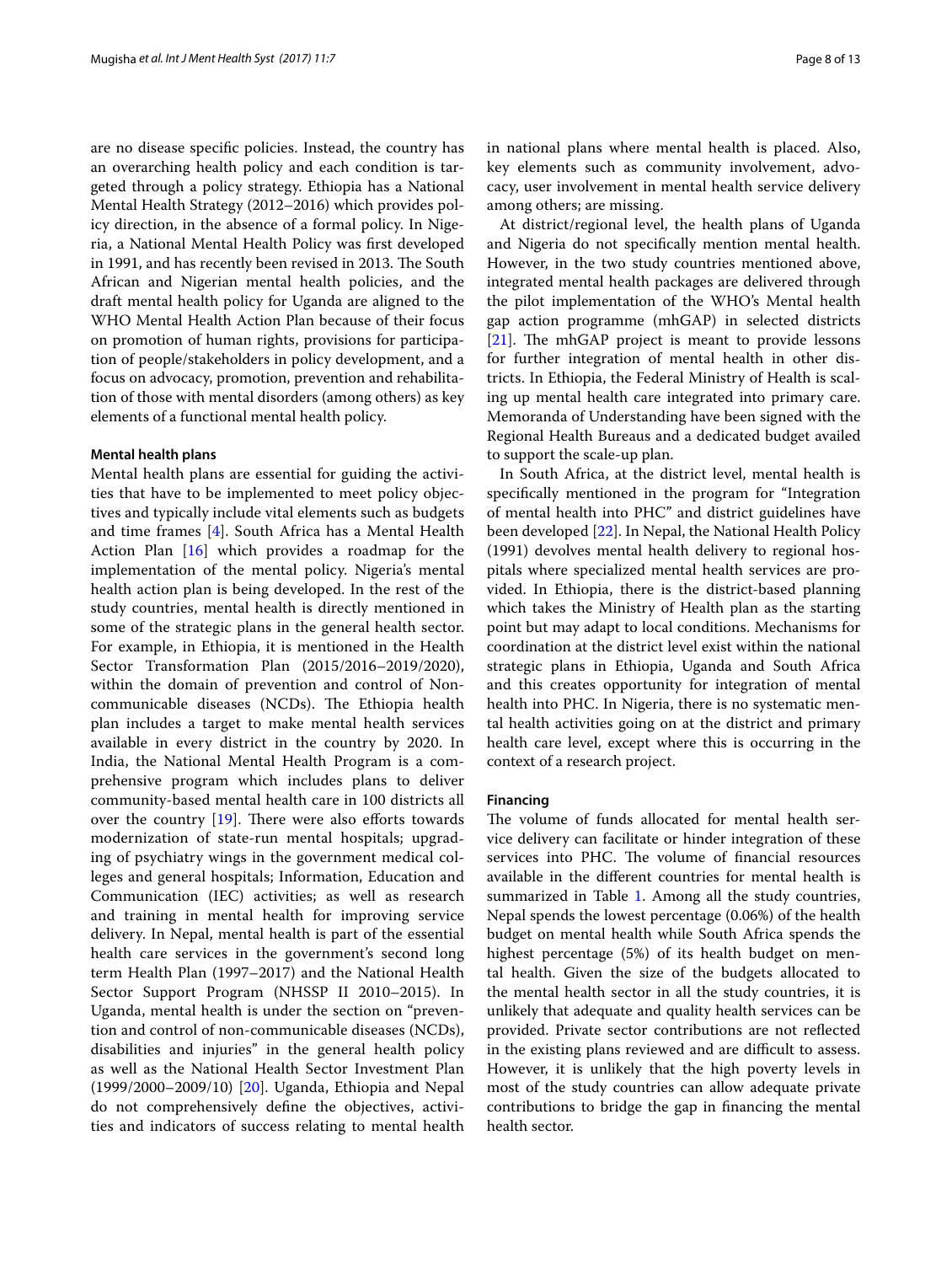# **Human resources**

The human resources available in the health system to support integration of mental health into PHC are sum-marized in Table [1.](#page-2-0) Documents reviewed during this study indicated that South Africa has 0.28 per 100,000 populations Uganda has 0.09 psychiatrists per 100,000 populations. Nigeria has 0.1 per 100,000 populations; India and Ethiopia have 0.07 psychiatrists per 100,000 populations while Nepal has 0.13 per 100,000 populations. Our findings above indicate that the number of psychiatrists in relation to the population of the study countries is still unacceptably low. The number of other critical cadres such as psychiatric nurses were also insufficient (Table [1](#page-2-0)).

#### **Mental health services**

As indicated in Table [1](#page-2-0), in terms of mental health services, South Africa has 23 mental hospitals and 41 psychiatric units in the general hospitals. Uganda has 1 mental hospital, and 16 units in general hospitals; while Nigeria has 8 mental hospitals, and 28 units in general hospitals. India has 43 mental hospitals and 10,000 units in general hospitals; while Nepal has 1 mental hospital and 17 units in general hospitals. The number of psychiatric beds per 100,000 population was also insufficient in all countries (Table [1\)](#page-2-0).

# **Integration of mental health into information, education and communication (IEC) programs**

In Ethiopia, the national mental health strategy has programs specified and some are related to IEC. In Nepal and Uganda, integration of mental health into IEC is not explicitly stated. For Nigeria and South Africa, National Mental health policies include integration of mental health into information, education and communication and set the specific indicators. No integration of mental health into information, education and communication programs was reported at district/regional level in all the study countries. It is however, important to note that even when integration of IEC is stated in the policy framework(s), IEC programs might not exist in the study countries.

#### **HIV/AIDS mental health**

In Nepal and Nigeria, the general mental health policy does not directly focus on HIV and mental health. In Ethiopia, Uganda and South Africa, people living with HIV and AIDS are identified as a vulnerable group needing targeted mental health interventions.

#### **Maternal mental health**

It is only South Africa where treatment programs for maternal mental health are specifically mentioned in the mental health policy. The new policy of India also focuses on maternal mental health as a sector. It emphasizes the need to increase access to mental health services along with child and reproductive health services. There is no specific mention of maternal mental health in the National Mental Health Policy of Nepal and Nigeria. In Ethiopia, maternal mental health is mentioned under vulnerable groups in the National Mental Health Strategy.

# **Integration of mental health into general health services**

Review of national health plans and program reports indicated that there is limited provision for integration of mental health in general health services in all study countries. Though mental health care is part of the preservice training for most health workers in the study countries, there is no uniform in-service training in any of the countries. Levels of skill to manage mental health issues were reported to be low at district levels in all the study districts. Most study districts had low level mental health cadres (for example nurses). There are in-service training opportunities in selected districts (sites) to facilitate the integration of mental health into primary health care (public health centers) using the mhGAP Intervention Guide training module [\(http://www.who.int/men](http://www.who.int/mental_health/mhgap/en/)[tal\\_health/mhgap/en/](http://www.who.int/mental_health/mhgap/en/)). However, no comprehensive evaluation reports are available so far on the impact of these trainings in the study countries with the exception of Nigeria [[22\]](#page-12-0).

# **Issues of equity in relation to existing policies**

In terms of equity, the South Africa mental health policy and the draft Uganda mental health policy recognize gender issues in mental health service provision. Nigeria's mental health policy recognizes women under the category of the disadvantaged, requiring special care. In Nepal and India, no gender related issues are directly addressed in the existing general health policy. In Ethiopia, perinatal mothers with mental health problems are recognized as a special group, and for Uganda, all women (perinatal mothers inclusive) are mentioned among the vulnerable groups in the draft mental health policy.

In Uganda and South Africa, the existing mental health policies are linked to poverty reduction and the poor are a special category to be targeted. Similarly, in the rest of the study sites, the poor are targeted under the general health policies. No policy or strategy explicitly addresses issues of equity in relation to rural/urban residence in any EMERALD country.

In South Africa, disability issues are addressed in the mental health policy. In Uganda, Nigeria, India, and Nepal, disability is classified under disadvantaged groups or groups with special needs in the general mental health policy. In Ethiopia, it is not specified in the disadvantaged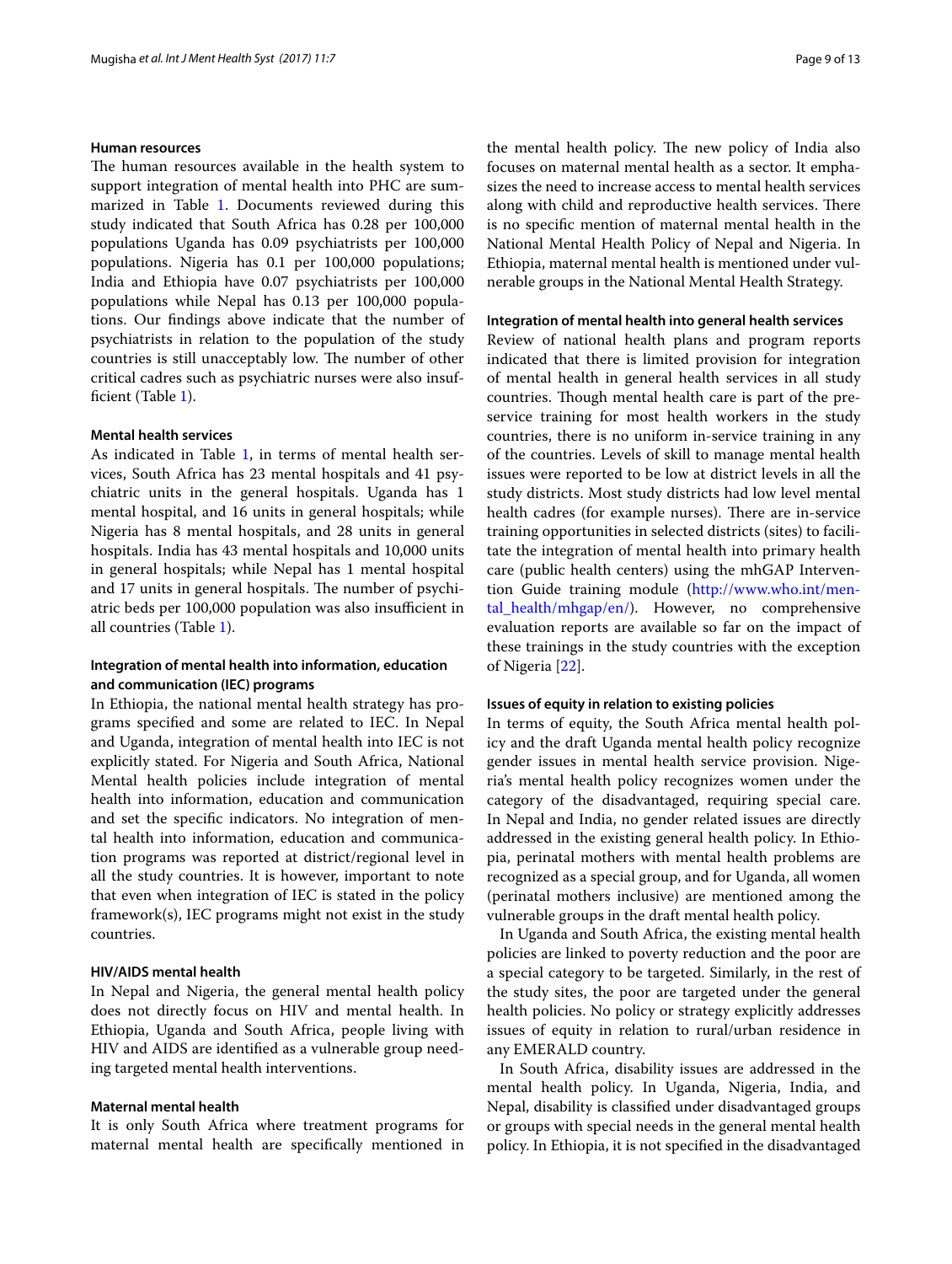groups or those identified with special needs. For South Africa, a disability grant is available nationally for persons with physical or mental disability that renders person unfit for work for a period longer than 6 months. Furthermore, there is a strategy to address vulnerable members of society including children and the disabled to promote integration into workplace and communities and enhance skills development to promote self-worth and enhance quality of life. However, there is no evaluation as to whether these services are equitable in the study countries, where they are available.

#### **Monitoring and evaluation**

The National Health Management Information System (HMIS) system of Nepal, South Africa, Ethiopia and Uganda capture mental health indicators; but the HMIS of India and Nigeria do not have mental health indicators. The content of each HMIS for mental health is detailed in our paper on indicators for routine monitoring of effective mental healthcare coverage in lowand middle-income settings: a Delphi study (Mark Jordan).

There are however challenges in study countries about the quality of indicators used to capture mental health issues. For example, in South Africa the mental health indicators at PHC level are only two: numbers screened and numbers treated. These do not help with tracking identification and management of specific disorders where diagnosis and severity would be helpful.

# **Discussion**

This study contributes to the understanding of resources for integrating mental health into health systems in Emerald countries. It provides important data to inform current and future strategies to respond to the high burden of mental, neurological and substance use disorders (MNS) and planning for the integration of mental health into PHC in the study countries. The study provides a detailed overview of some of the resources available within the essential building blocks of the health system in the study countries.

It has been noted that around 25% of the people who attend a primary health care clinic have a diagnosable mental disorder [\[9](#page-11-7)]. Many MNS disorders still go untreated in LMICs and a treatment gap of more than 90% has been reported [[3](#page-11-2)]. Health systems can however respond to the high burden of MNS if strengthened [\[6](#page-11-5), [7\]](#page-11-21). Through integration, there is an opportunity to provide holistic care, patient centered interventions and ensure cost effectiveness in service delivery at Primary Health care level [\[8](#page-11-6)]. People can also seek the services near their home (PHC settings) thus keeping their families together and remain productive [[10](#page-11-8)]. Mental health

services also delivered within the primary health care setting can minimize stigma [[10](#page-11-8)].

Legislations to some extent indicate the level of commitment to mental health as a human right [\[22\]](#page-12-0). Our findings indicate that apart from South Africa; other study countries were largely in the process of enacting mental health legislations that protect the human rights of people with mental disabilities. Mental health legislation provides a legal framework for enforcing policy objectives, and can reinforce integration by legislating for parity between physical and mental health care; by introducing specific provisions promoting de-institutionalisation and the provision of care in primary healthcare settings [[22\]](#page-12-0). For example, South Africa has a 72-h observation period at designated district and regional hospitals. It is through these concrete formal commitments that integration can take place. Other countries were also making positive strides towards enacting the necessary laws on mental health. The major challenge however, is that this process is normally slow. And, in the absence of updated legislations, the study countries rely on obsolete laws. For example, Uganda and Nigeria currently draw on legislations that are decades old. These do not adequately protect the rights of people with mental disabilities and might not be relevant to the rapidly changing contextual challenges faced by these countries today. It would be important that in study countries where the legislations are out of date, the process of their review is expedited in order to protect the rights of people with disabilities and to support the integration of mental health into primary health care. Furthermore, adequate resources should be put in place to implement the legislations on mental health within the context of primary health care. In South Africa, Marais et al. [\[22\]](#page-12-0) report that there is insufficient training on the Act (Mental Health Care Act of 2002), as well as a lack of clarity on the responsibilities of the different sectors in its operationalization [\[22](#page-12-0)]. Also, as seen from Nepal, the legislation has not been endorsed and implemented for several years even after its drafting in 2006. More advocacy may be needed in this field as these countries continue to make efforts towards integrating mental health into primary health care.

In terms of policy, mental health policies could facilitate strong primary health care delivery as well as integration of mental health into primary health care system [\[8](#page-11-6)]. It has been noted that mental health policies in particular can define the specific objectives to be strived for in integrating mental health, while plans can outline in detail the specific strategies and activities required for doing so [[8\]](#page-11-6). South Africa is also more developed than other study countries in terms of having a specific mental health policy framework  $[16]$  which operationalizes the aspirations expressed in the legislations. Other study countries seem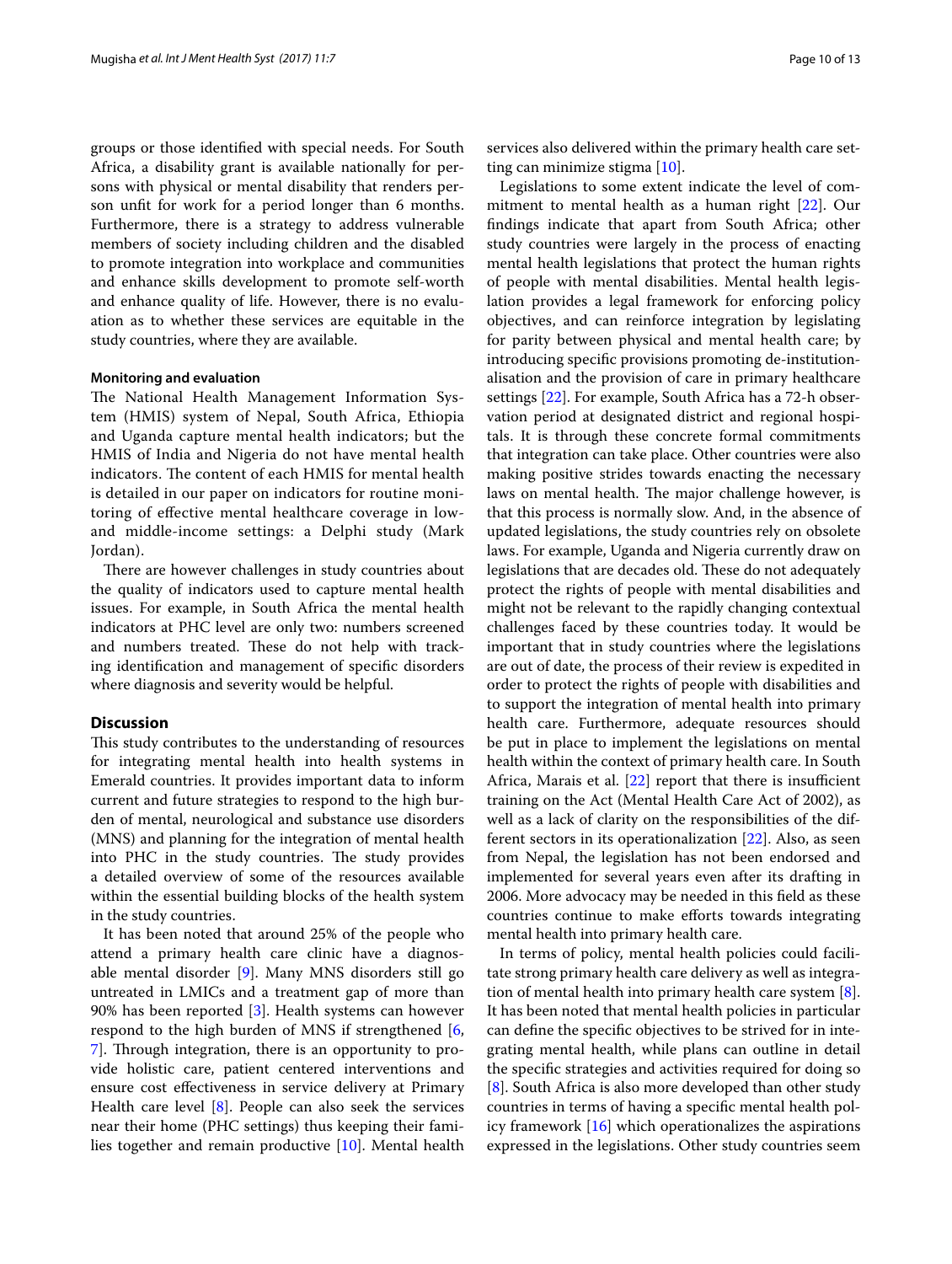to be relying on the general health policy and strategic plans. The lack of a fully-fledged mental health policy in some study countries creates some dilemmas: (a) it is difficult to define and attract resources for a sector without a fully-fledged policy, (b) it is difficult to define the required structure and the required resources to deliver the services expected. However, even in South Africa where the specific policy framework exists, there are concerns relating to the slow pace at which the mental health policy is being implemented [\[22](#page-12-0)]. It would be important that countries develop and plan for adequate resources to facilitate the development of mental health policies/ plans. Wider consultations with key stakeholders will be vital in these processes to foster participatory development of management principles and goals.

It has also been noted that although integrating mental health into PHC is a cost-effective strategy, financial resources are still required to establish and maintain a service at any unit of service delivery [\[9](#page-11-7)]. Across countries, health care systems vary in their ability to respond to national health care needs [[6\]](#page-11-5). Many healthcare systems lack the core health system elements needed to provide the most basic set of services. In South Africa, the mental health budget is integrated into PHC but mental health is still sidelined in favor of other priorities and this is likely to stifle or weaken efforts to integrate mental health into primary health care. In other study countries, our findings indicate limited finances for integration of mental health into PHC. The budget allocation cannot match with the increasing number of people with mental illness in the study countries. In order to meet policy imperatives for deinstitutionalization, the scarce resources which historically have been allocated mostly to tertiary institutions are under threat of being re-allocated to PHC centers [\[9\]](#page-11-7) thus, undermining the continued essential services that tertiary institutions currently provide. Thus, insufficient funding could result in the re-allocation of some of the resources at the national psychiatric hospitals to PHC centers [\[9](#page-11-7)] in addition to identifying other resources. There are quite a number of vital activities such as support and supervision, training and incentives for health workers, which carry a minimal budget but are not currently allocated sufficient funds and are therefore out of reach to the communities in the study countries. It is also quite clear that most of the study countries do not have universal health insurance facilities to ensure the affordability of services and full utilization. It is important to note that budget allocations should take care of the disparities in the burden of mental illness in the study countries. Some regions might have unique mental care needs (for example those emerging from civil conflict such as northern Uganda and those in active conflict such as some parts of Nigeria) and integration of mental health into primary health should be sensitive to such contexts.

National governments need to make a more efficient use of the available resources and one of the possible strategies of doing this is to take a phased approach to the integration process [\[22](#page-12-0)]. The lessons learned along the way should guide the scale up process in the study countries.

Our findings also indicate that all study countries had insufficient numbers of mental health workers to meet the need for mental health service. This calls for the scaling up of mental health services through its integration into primary health care [\[23](#page-12-1), [24](#page-12-2)]. Related to this challenge is the ambiguity about the skills set that are required to deliver the integrated packages, though the mhGAPhas apparently tried to solve this dilemma [\[23](#page-12-1)]. It has been observed that for any health workforce to be effective, and for care packages to be delivered as intended, treatment guidelines need to be operationalized into coordinated roles and tasks [[23\]](#page-12-1). It is further observed that the starting point for effective integrated care pathways is to specify the necessary skill sets to effectively deliver integrated care and plan [\[5](#page-11-4)]. Human resources need to be available to support the delivery of mental health services within the PHC context and if not available they need to be re-directed from tertiary institutions to PHC centers [[8\]](#page-11-6). Another way to handle the human resource gap is to include mental health in the training of undergraduate medical and paramedical students and re-enforce skill development through on the job training as well as through continued support and supervision [\[8](#page-11-6)]. Training of primary health workers should also include a component of mental health [[8\]](#page-11-6).

Adequate numbers of specialized health care workers are needed for support supervision [[8](#page-11-6)]. These activities should be integrated into other primary health services for sustainability reasons.

#### **Study limitations**

This situation analysis is based purely on documents review. Since mental health is largely given low priority, the level of resources and documentation of mental health resources is low. However, with the support from the senior mental health workers in the study countries, vital documents were secured that have supported this review process. While some countries had new documents in terms of laws and policies, others had quite old legislation and polices. It was therefore difficult to set a uniform time frame for the review due to the above reason. Despite this limitation, study countries were using the old laws and policies to support integration of mental health into primary health care and this forms the major reason for their inclusion into this review. It would have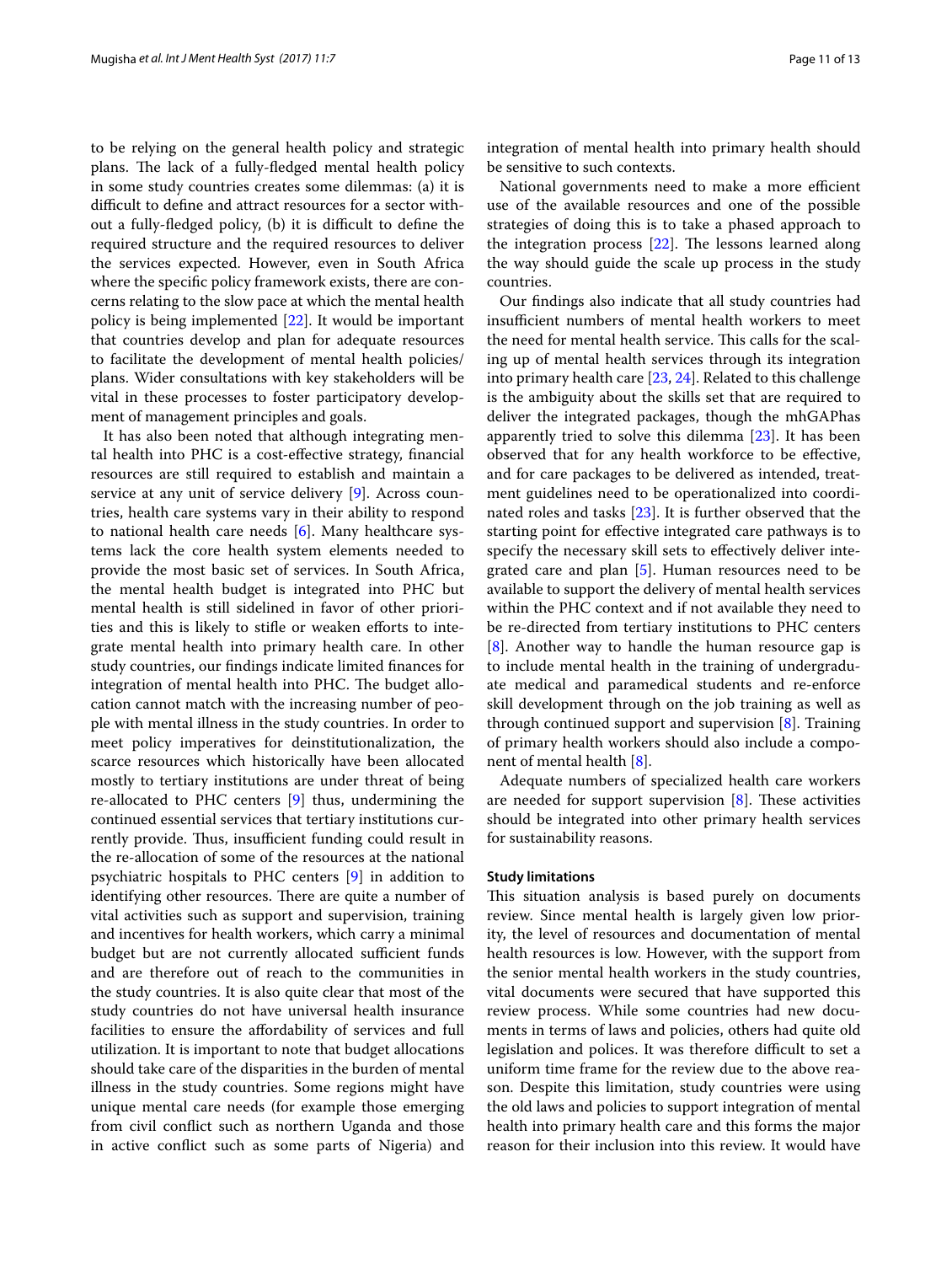been enriched further by interview data (such as key informant interviews; which were not conducted at that time due to resource limitations). Despite this limitation, this review provides useful information to deepen the understanding of the health systems resources available for integrating of mental health into PHC.

# **Conclusion**

There is some progress in the study countries on some of the building blocks of the health system that may support the integration of mental health into primary health care. This progress seems to be more visible in the legislations on mental health and to some extent in the policy arena. However, in all the study countries, there are still glaring gaps in the basic building blocks needed to implement the policy and legislative frameworks. Overall, there is a need to critically address the gaps in the resources that could support integration of mental health into PHC in the study countries in order to successfully scale up mental health care services in an accessible and cost-effective manner.

## **Additional file**

<span id="page-11-11"></span>**[Additional file 1: Appendix.](http://dx.doi.org/10.1186/s13033-016-0114-2)** Checklist for the overarching themes in the WHO-AIMS study investigated by the study.

#### **Abbreviations**

HIV/AIDS: acquired immune deficiency syndrome; PHC: primary health care; WHO: World Health Organization; mhGAP: mental health gap action programme; mhGAP-IG: mental health gap action programme-intervention guide.

#### **Authors' contributions**

JM lead design, analysis and writing of the paper. All other co-authors contributed to the design, analysis and writing of the paper. All co-authors approved the final version of the manuscript. All authors read and approved the final manuscript.

#### **Author details**

Kyambogo University, Kampala, Uganda. <sup>2</sup> Butabika Hospital Emerald Project, Kampala, Uganda. <sup>3</sup> Stellenbosch University, Stellenbosch, South Africa. 4 Department of Psychiatry, WHO Collaborating Centre for Research and Training in Mental Health and Neuroscience, University of Ibadan, Ibadan, Nigeria. <sup>5</sup> College of Health Sciences, School of Medicine, Department of Psychiatry, Addis Ababa University, Addis Ababa, Ethiopia. <sup>6</sup> Centre for Global Mental Health, Institute of Psychiatry, Psychology and Neuroscience, King's College London, London, UK. 7 EMERALD Project, School of Applied Human Sciences, University of KwaZulu-Natal, Durban, South Africa. <sup>8</sup> Alan J Flisher Centre for Public Mental Health, Department of Psychiatry and Mental Health, University of Cape Town, 46 Sawkins Road, Rondebosch, Cape Town 7700, South Africa. 9 Transcultural Psychosocial Organization (TPO) Nepal, Baluwatar, Kathmandu, Nepal. 10 Public Health Foundation of India, Gurgaon, India.

#### **Acknowledgements**

The research leading to these results is funded by the European Union's Seventh Framework Programme (FP7/2007-2013) under Grant agreement no305968. We are also grateful to the Ministry of Health Staff in study countries who provided vital documents. We are also grateful to the work of our research assistants in the study.

#### **Competing interests**

The authors declare that they have no competing interests.

Received: 11 April 2016 Accepted: 21 December 2016 Published online: 05 January 2017

#### **References**

- <span id="page-11-0"></span>1. Prince M, Vikram P, Saxena S, Maj M, Maselko J, Phillips MR, Rahman A. Nohealth without mental health. Lancet. 2007. doi[:10.1016/](http://dx.doi.org/10.1016/S0140-6736(07)61238-0) [S0140-6736\(07\)61238-0](http://dx.doi.org/10.1016/S0140-6736(07)61238-0).
- <span id="page-11-1"></span>2. Thornicroft G, Alem A, Dos Santos RA, Barley E, Drake RE, et al. WPA guidance on steps, obstacles and mistakes to avoid in the implementation of community mental health care. Psychiatry. 2010;9:67–77.
- <span id="page-11-2"></span>3. Whiteford HA, Ferrari AJ, Degenhardt L, Feigin V, Vos T. The global burden of mental, neurological and substance use disorders: an analysis from the global burden of disease study 2010. PLoS ONE. 2015;10(2):e0116820. doi:[10.1371/journal.pone.0116820](http://dx.doi.org/10.1371/journal.pone.0116820).
- <span id="page-11-3"></span>4. Morris J, Lora A, Saxena S. A global mental health resources and services: a WHO survey of 184 countries. Public Health Rev. 2012;34:1.
- <span id="page-11-4"></span>5. Mugisha J, Espnes GA. A theoretical Assessment of the state of preparedness for non communicable diseases (NCD) in Uganda and a suggestion for health promotion research to guide positive health policy and action. In: Siw Tone Innstrand, editors. Health promotion theory and practice. Centre for Health Promotion And Resources; 2012.
- <span id="page-11-5"></span>6. Saraceno B, Saxena S. Mental health resources in the world: results from Project Atlas of the WHO. World Psychiatry. 2002;1:40–4.
- <span id="page-11-21"></span>7. Vikram P, Belkin GS, Chockalingam A, Cooper J, Saxena S, Unu¨tzer J. Grand Challenges: integrating mental health services into priority health care platforms. PLOS Med. 2013;10:e1001448.
- <span id="page-11-6"></span>8. Funk M, Saraceno B, Drew N, Faydi E. Integrating mental health into primary healthcare. Ment Health Family Med. 2008;5(1):5–8.
- <span id="page-11-7"></span>9. World Health Organization and world family doctors caring for people. Integrating mental health into primary care. A global perspective. Geneva: 2008.
- <span id="page-11-8"></span>10. National Institute for Health Care Management (NIHMC). Strategies to support the integration of mental health into pediatric primary care Issue paper. Washington DC: NIHMC; 2009.
- <span id="page-11-9"></span>11. Maya S, Evans-Lacko L, Alem A, Ayuso-Mateos JL, Chisholm D, Gureje O, Hanlon C, Jordans M, Kigozi F, Lempp H, Lund C, Petersen I, Shidhaye R, Thornicroft G. Strengthening mental health systems in low- and middleincome countries: the emerald programme. 2015;13:79. doi[:10.1186/](http://dx.doi.org/10.1186/s12916-015-0309-4) [s12916-015-0309-4.](http://dx.doi.org/10.1186/s12916-015-0309-4)
- <span id="page-11-10"></span>12. World Health Organization. Assessment instrument for mental health systems. Geneva: WHO-AIMS; 2015.
- <span id="page-11-12"></span>13. South Africa mental health care Act. No. 17 of 2002. vol. 449 Cape town.
- <span id="page-11-13"></span>14. Ministry of Health and Population Nepal. Mental Health Treatment and Protection Act (Draft version). Kathmandu: Ministry of Health and Population; 2006.
- <span id="page-11-14"></span>15. World Health Organization. Promoting mental health, concepts, emerging evidence and practice. Geneva: WHO; 2004.
- <span id="page-11-15"></span>16. National Department of Health. National mental health policy framework and strategic plan, 2013–2020. Pretoria: National Department of Health; 2013.
- <span id="page-11-16"></span>17. Ministry of Health and Population Nepal. Mental Health Treatment and Protection Act. Draft version. Kathmandu: National Ministryof Health and Population; 2006.
- <span id="page-11-17"></span>18. Ministry of Health. Uganda draft national policy on mental, neurological and substance use services. Kampala: Ministry of Health; 2009.
- <span id="page-11-19"></span>19. Sinha SK, Kaur J. National mental health programme: manpower development scheme of eleventh five-year plan. Indian J Psychiatry. 2011;53(3):261–5. doi[:10.4103/0019-5545.86821](http://dx.doi.org/10.4103/0019-5545.86821).
- <span id="page-11-18"></span>20. Ministry of Health. Uganda ministry of health policy. Kampala: Ministry of Health; 2010.
- <span id="page-11-20"></span>21. World Health Organization. mhGAP intervention guide for mental neurological and substance use disorders in non-specialized health settings mental health gap action Programme (mhGAP). Geneva: WHO; 2010.